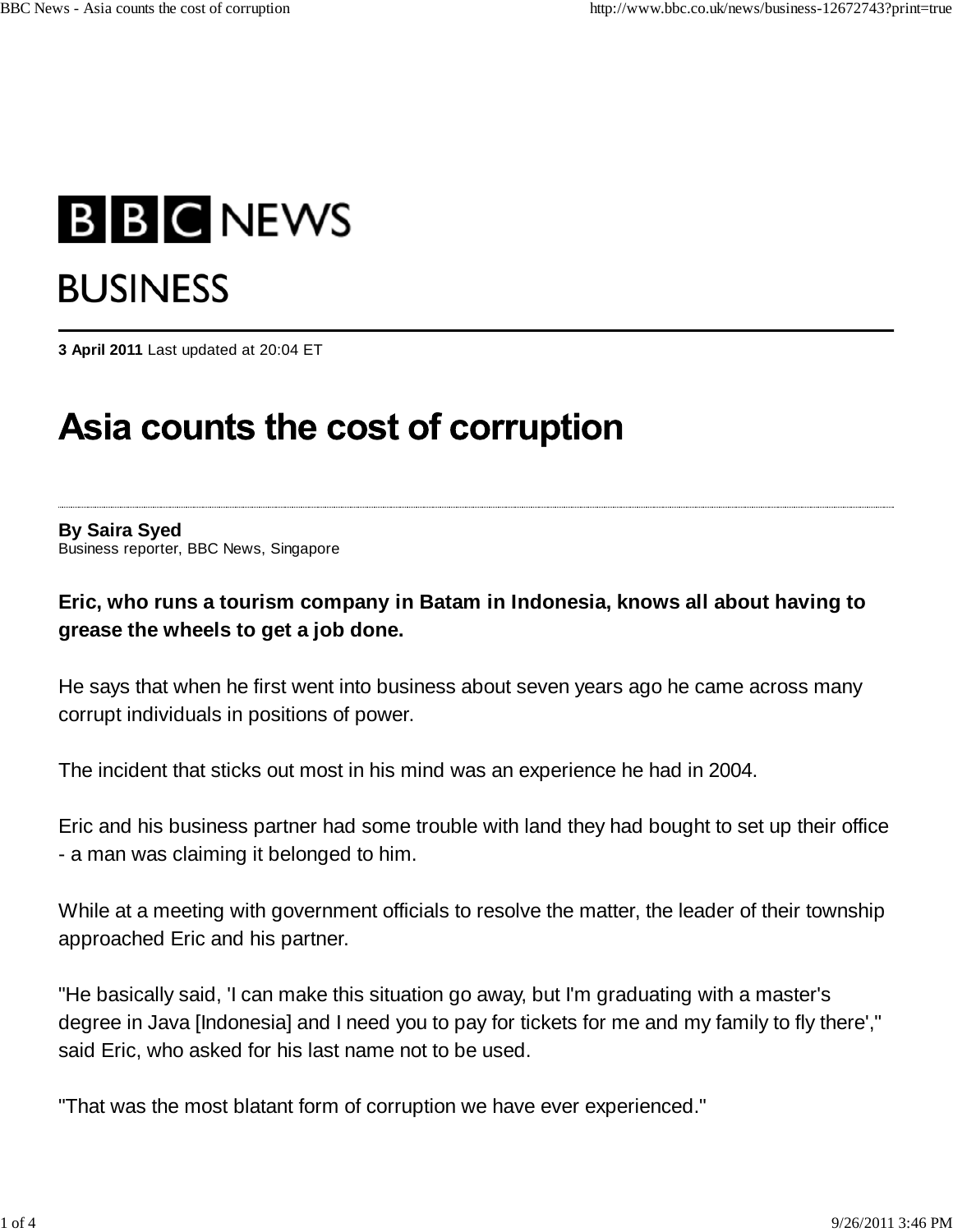It may sound shocking, but in some Asian countries it's a routine part of doing business.

Eric says he thinks the situation has improved in Indonesia since then, through government initiatives to tackle corruption.

However, according to Transparency International's global corruption barometer, 43% of the people surveyed in Indonesia thought corruption had increased between 2007 and 2010.

#### **Spotlight on Asia**

Corruption in Asian countries goes beyond small scale bribes disguised as gifts or favours.

In recent weeks, billion-dollar corruption scandals have been grabbing headlines.

In China, the railway minister was fired over allegations he received huge bribes when handing out contracts for the country's impressive new high-speed rail network.

State media reported that he allegedly embezzled more than 800m yuan (\$121m; £75m).

Headlines such as these give the impression that in rapidly-emerging Asian economies, the need to boost growth is paramount.

"It's typically the government priority investment sectors that tend to be associated with corruption," said Jan Toporowski, chair of the department of economics at the School of Oriental and African Studies.

"What we saw with railways in China is that the government has attached huge importance to infrastructure development. They are willing to pay for rapid infrastructure development. In that situation anyone who can promise that speed gets the money," Mr Toporowski added.

In India, it's the telecommunications industry that is under the microscope, after reports that second-generation (2G) spectrum licences were awarded to major companies for a cheaper price.

Analysts estimate about \$40bn (£24.5bn) was lost in revenue for the Indian government.

A parliamentary committee is looking into the alleged fraud. This week, it will hear from high-profile company heads Anil Ambani, the chairman of Reliance Communications, India's second-largest telecom carrier, and Ratan Tata, whose group includes Tata Indicom.

#### **Income inequality**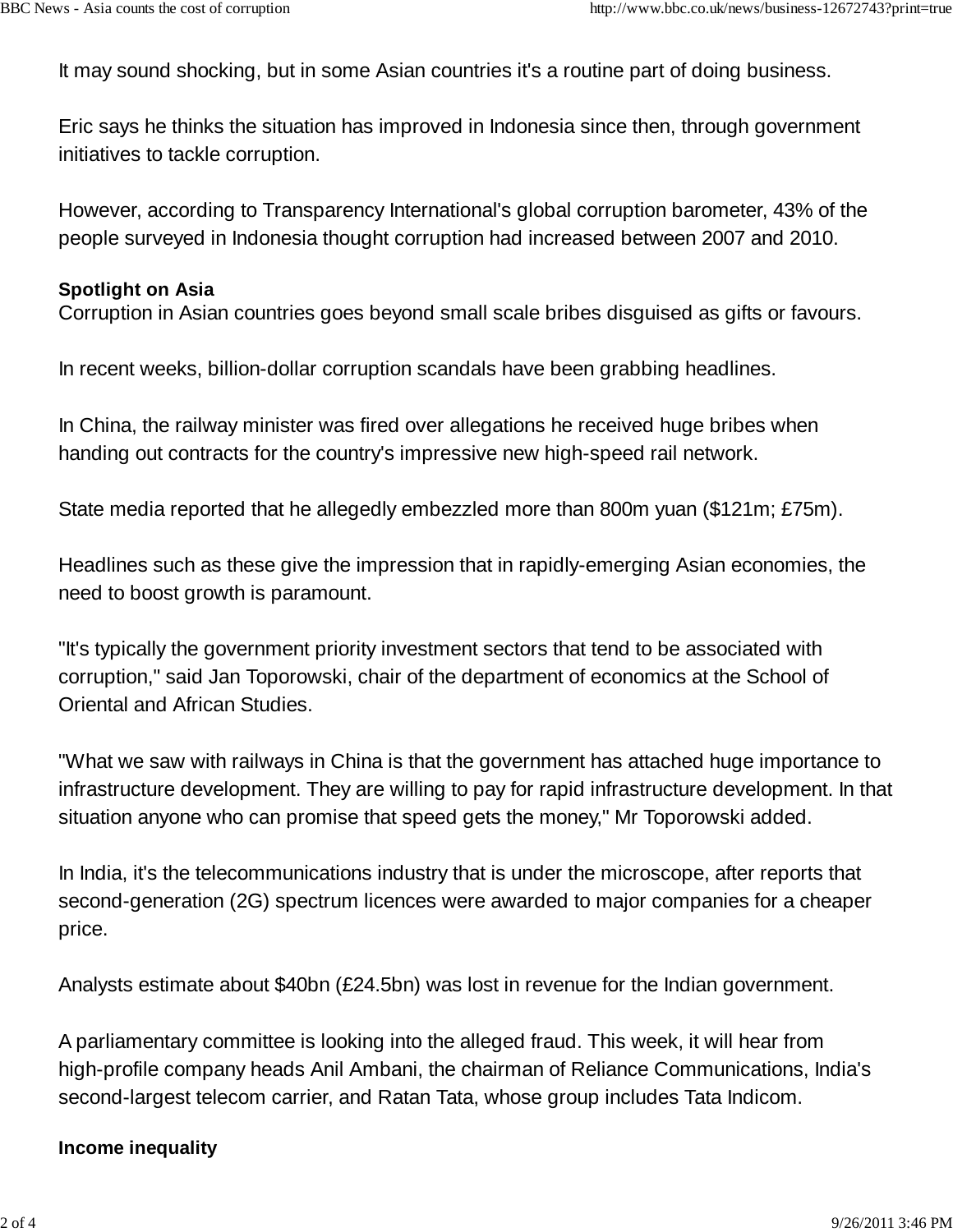But how does Asia compare with other regions?

According to Transparency International, Somalia is the most corrupt country in the world.

But Mr Toporowski says it's difficult to compare individual countries, let alone continents.

"They are countries at different stages of development. You have different styles of corruption occurring."

He points out that most developed countries also went through a period of high corruption, before legal frameworks of accountability were put in place.

"Perhaps it's a problem of developing countries, because they go through a phase of having huge inequalities of income," said Mr. Toporowski.

"It makes people envious of the money that other people have."

He says that if there is a relatively equal distribution of income then the incentive for corruption, to make that extra bit of money, is not there.

#### **Social cost**

But it's more than just a bit of money.

The World Bank estimates that corruption accounts for about \$1tn a year worldwide.

It also says that proceeds of corruption in bribes received by public officials from developing and transition countries are estimated to be between \$20bn and \$40bn per annum.

But the social cost is much higher.

The Asian Development Bank says that corruption, and weak governance in general, undermines government revenues, results in poor infrastructure and hinders the pace of poverty reduction in Asia.

In Asia, where millions are living below the poverty line, corruption is inevitably a tax on those that are most vulnerable.

### **More Business stories**